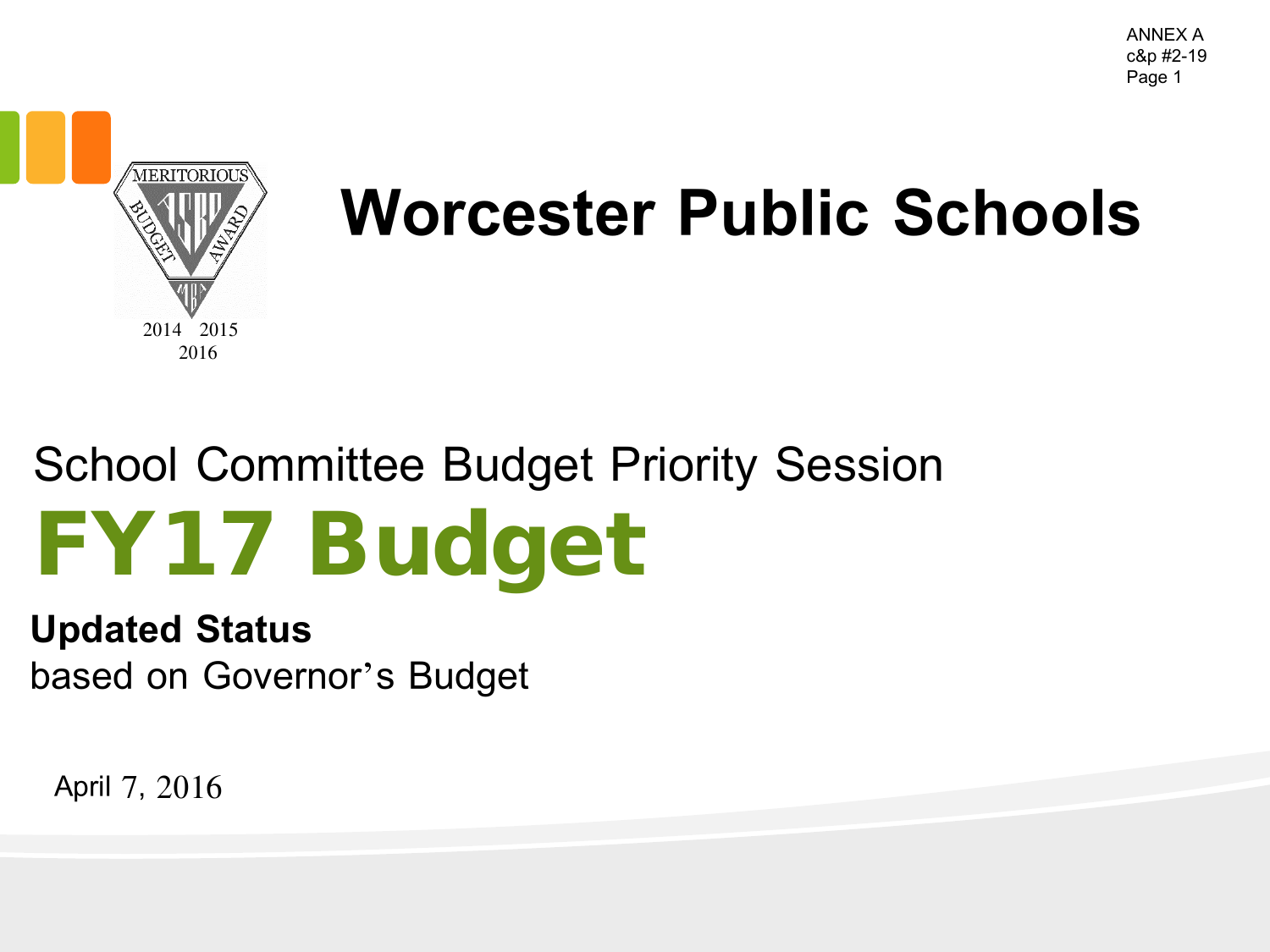### **Budget Themes:**

- Flat **Foundation Budget** Enrollment & Negative Inflation
- **One-time adjustment (increase)** in Low Income to Economically Disadvantaged Students.
- Certain costs continual to exceed normal inflation.
- **State Budget: House Budget and Senate Budgets**
- **Federal Grants**: Title I Funding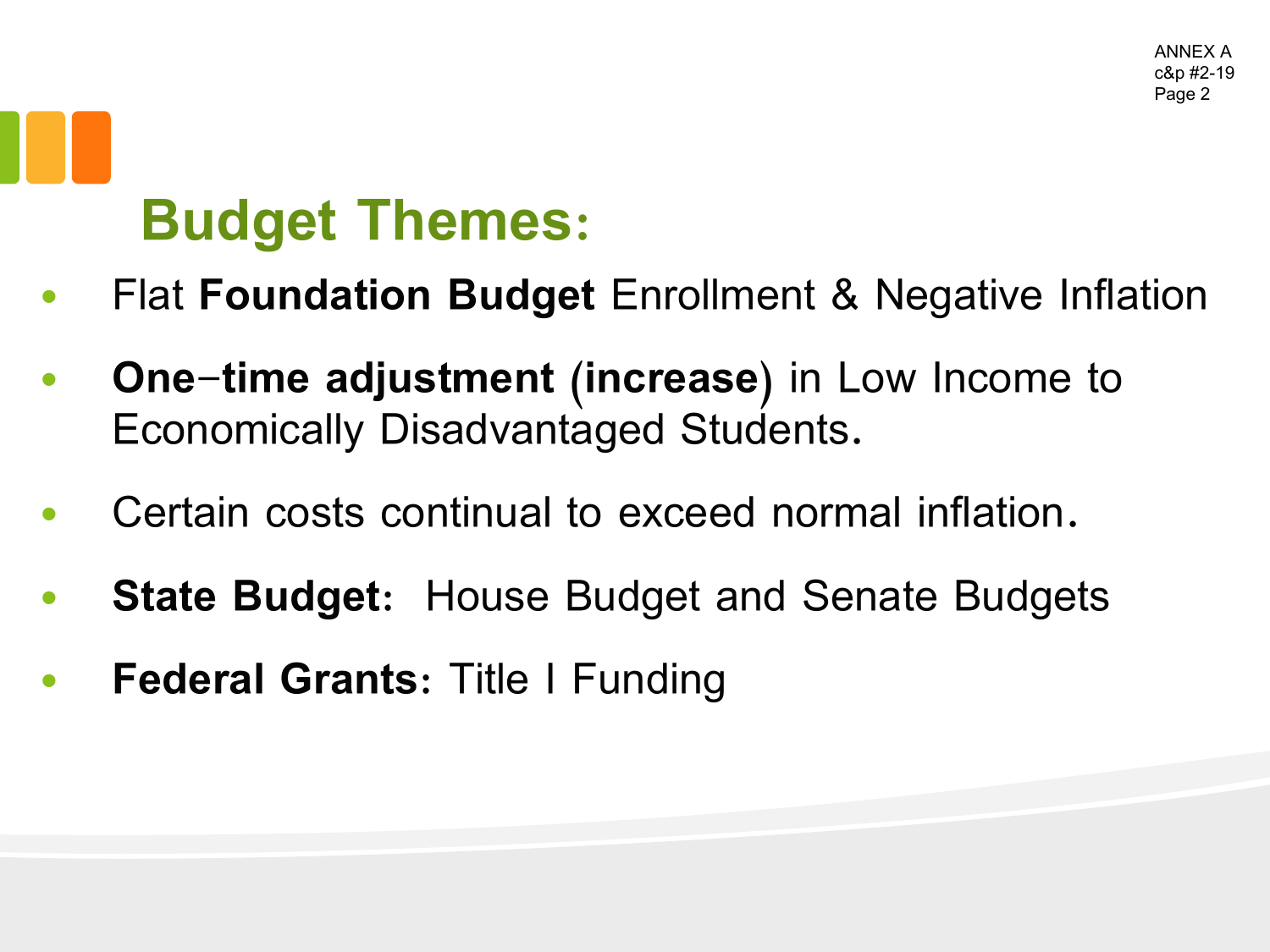#### **Enrollment:**

| <b>Grades</b>     | <b>Enrollment</b><br>10/1/15 | <b>Change from</b><br><b>Last Year</b> |
|-------------------|------------------------------|----------------------------------------|
| <b>Pre-School</b> | 1,264                        | $-134$                                 |
| Grades K-6        | 13,481                       | $-86$                                  |
| Grades 7-8        | 3,292                        | $-16$                                  |
| Grades 9-12       | 6,922                        | $+7$                                   |
| <b>Total</b>      | 24,959                       | $-229$ <sub>-0.9%</sub>                |

Individual schools had enrollment changes from  $9.6\%$  to  $-14.5\%$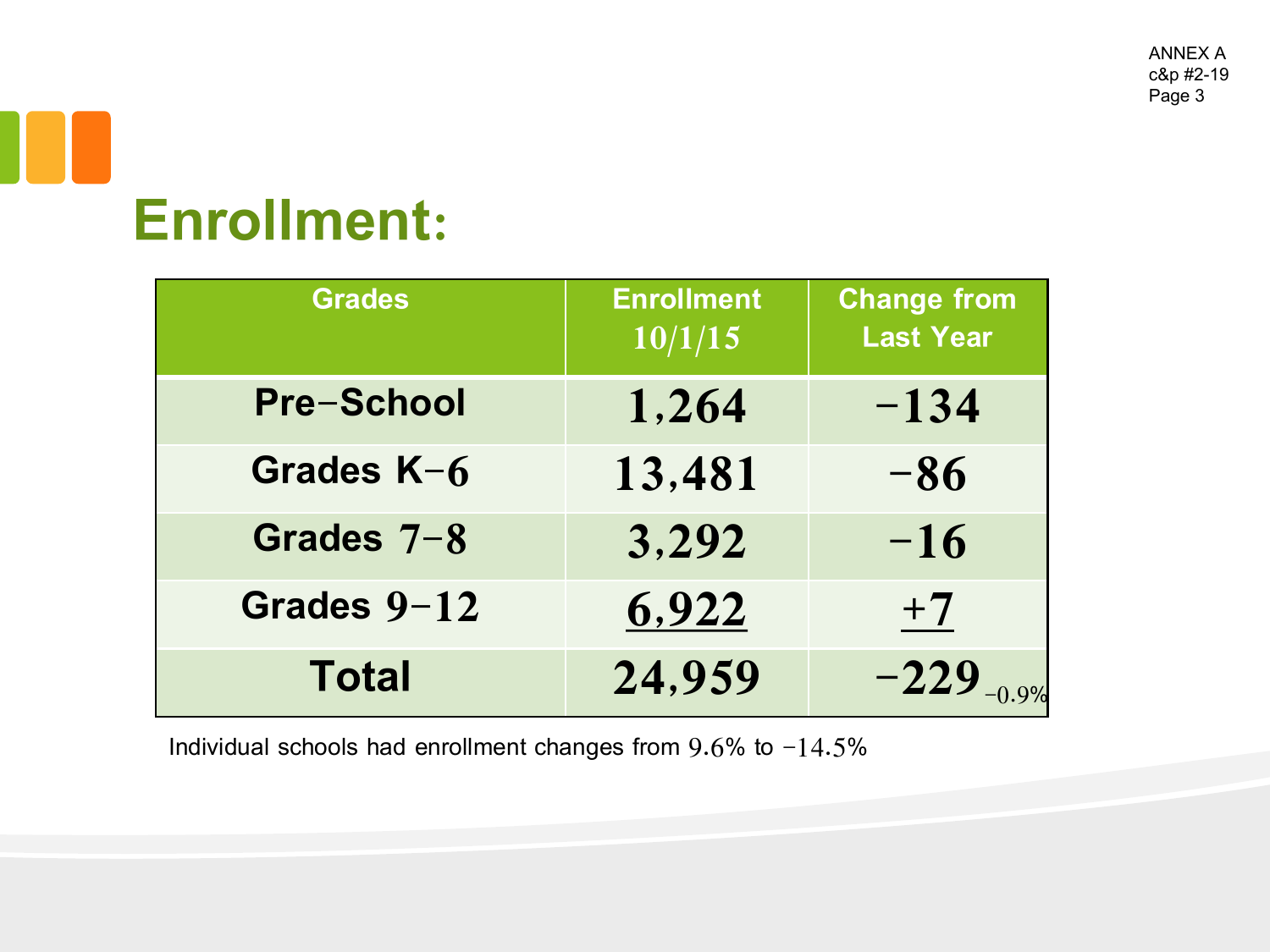# **FY17 Foundation Enrollment**

#### Largest Changes:

|                                    | <b>FY16</b>  | <b>FY17</b>  | <b>Change</b> |  |
|------------------------------------|--------------|--------------|---------------|--|
| <b>English Language Learners:</b>  |              |              |               |  |
| $-$ Enrollment                     | 8,331        | 8,947        | $+616$        |  |
| - Foundation Budget                | \$77,504,543 | \$83,052,227 | \$5,547,684   |  |
|                                    |              |              |               |  |
| <b>Economically Disadvantaged:</b> |              |              |               |  |
| $-$ Enrollment                     | 19,651       | 16,076       | $-3,575$      |  |
| - Foundation Budget                | \$63,341,378 | \$66,474,260 | \$3,132,882   |  |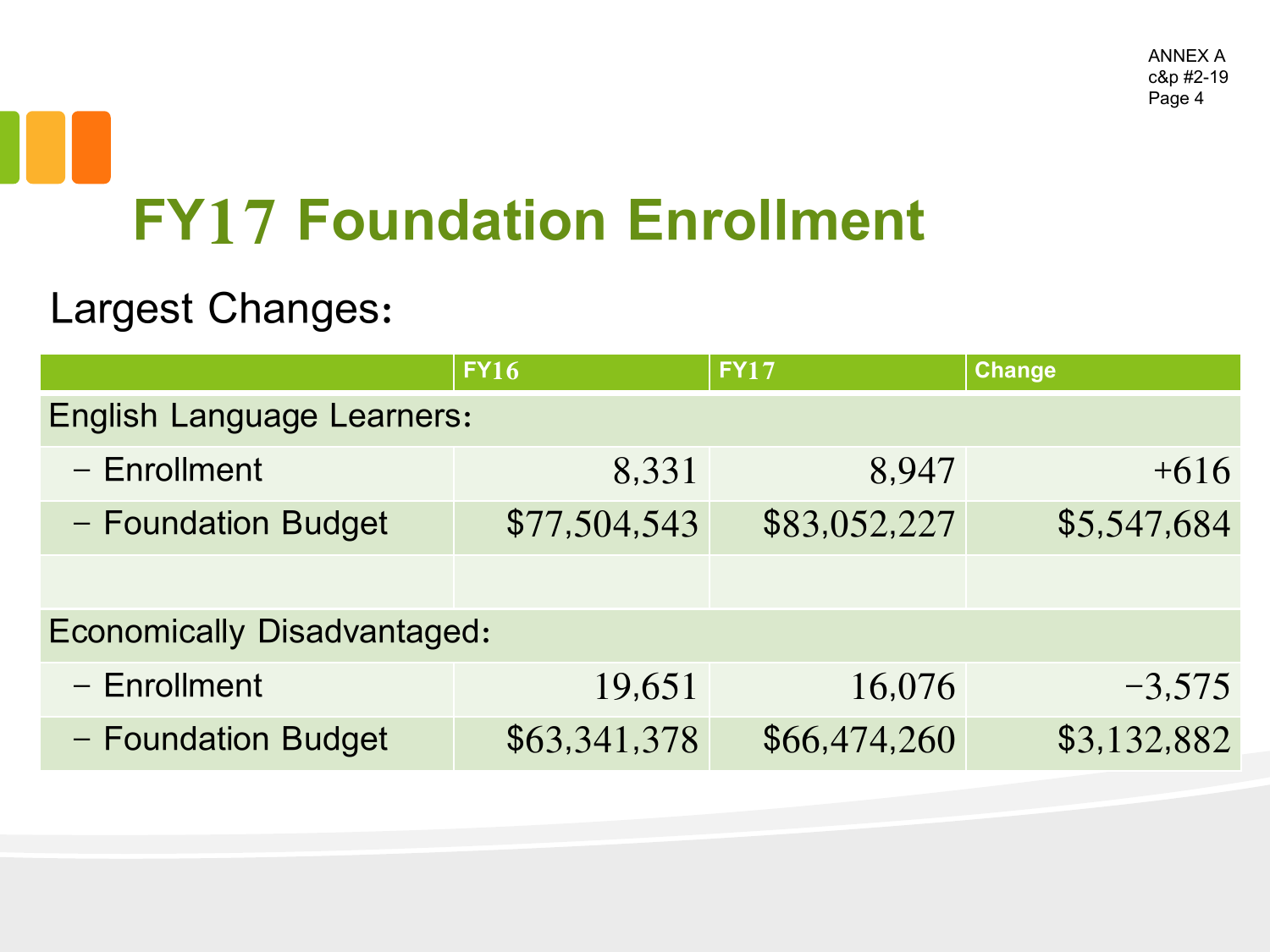# FY17 Revenue:

| <b>Category</b>                   | <b>Increase</b> |
|-----------------------------------|-----------------|
| <b>Chapter 70 State Aid:</b>      | \$3.8           |
| <b>City Contribution:</b>         | \$0.5           |
| <b>Charter School Assessment:</b> | \$0.3           |
| <b>Revenue Increase:</b>          | \$4.6           |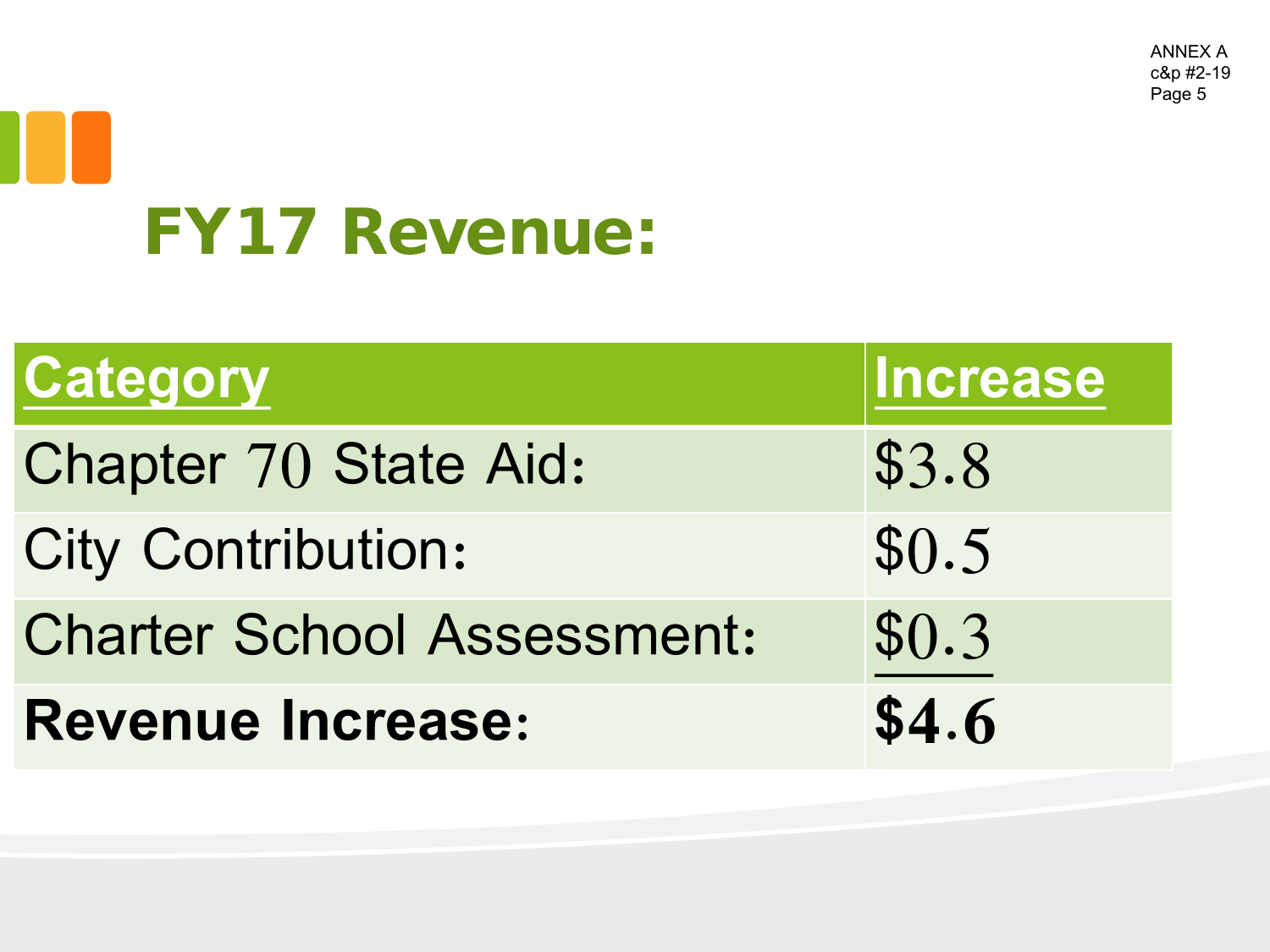# **FY17 Budget Estimates:**

- Level Service Cost Increases
- Enrollment Shifts and Changes
- High Quality Teaching & Learning
- Other Supplies & Materials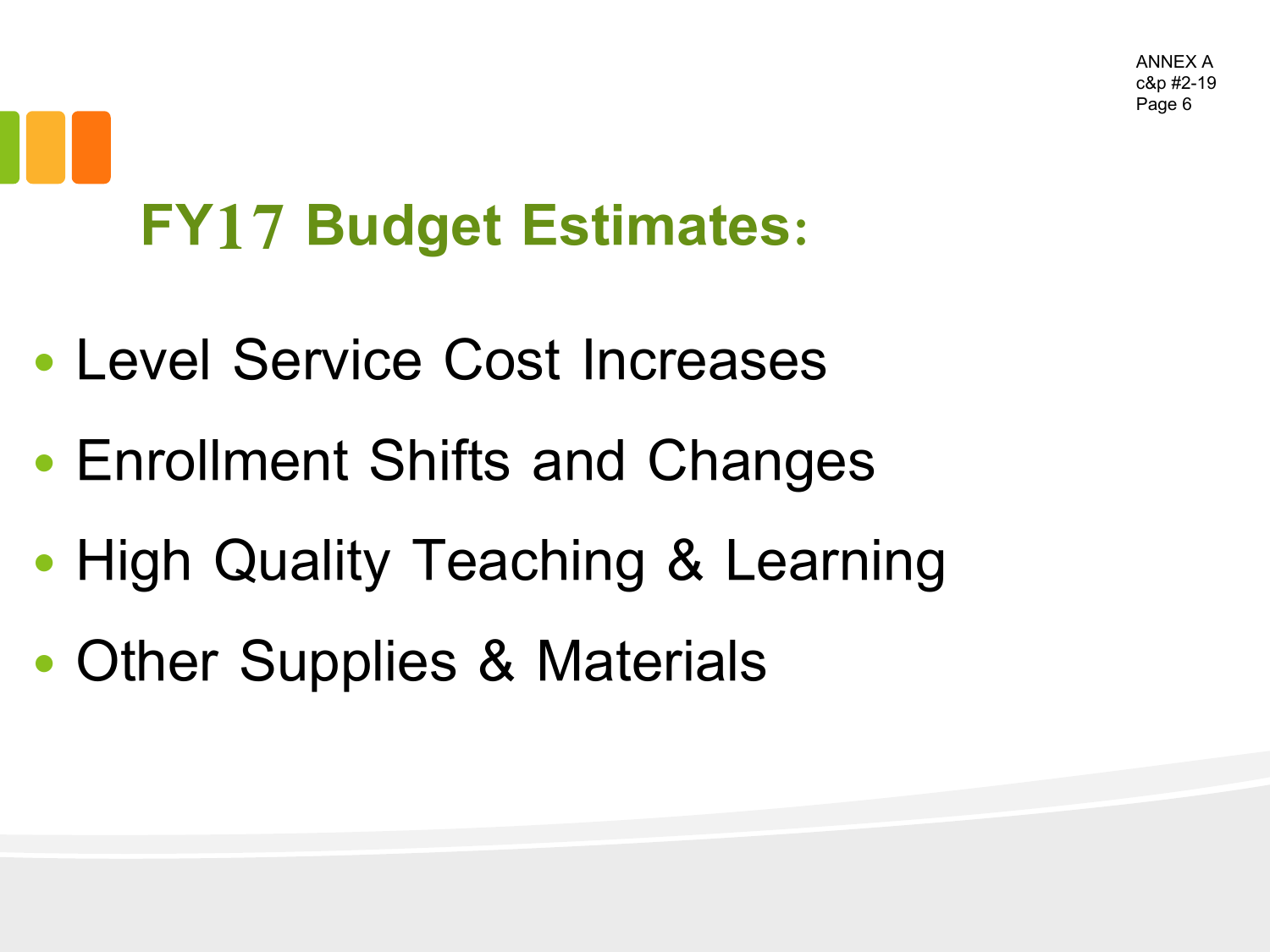#### **FY17 Level Service:**

| <b>Category</b>                | <b>Increase</b>  |
|--------------------------------|------------------|
| <b>Employee Salaries:</b>      | \$4.7            |
| <b>Health Insurance:</b>       | \$3.3            |
| <b>Tuition Assessment:</b>     | \$1.0            |
| <b>Retirement Assessment:</b>  | \$0.9            |
| Transportation:                | \$0.6            |
| All other areas:               | \$0.5            |
| <b>Level Service Increase:</b> | $$11.0\;$ (3.5%) |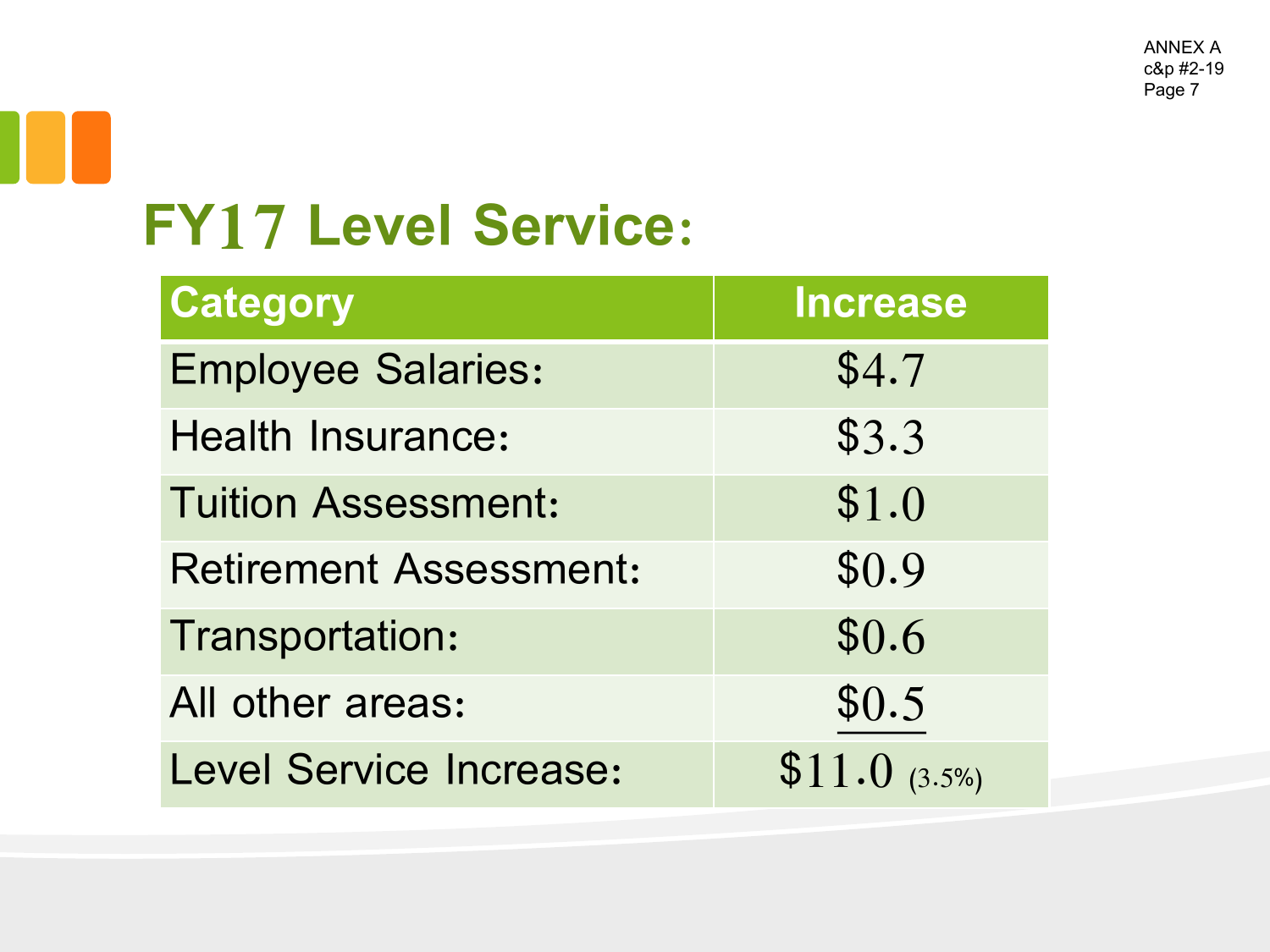#### **School Resource Allocation Meetings: Category** Increase

Elementary Class Size  $(36)$ : \$2.5 Middle School Content  $(3.6)$ :  $$0.2$ High School Content (18): \$1.6 Instructional Specialists (47): \$2.8\* Special Education  $(27)$ :  $$1.5$ ESL Teachers & Tutors  $(24)$ : \$2.1 School Support Staff  $(22)$ :  $$1.0*$ **TOTAL (172 positions): \$11.7**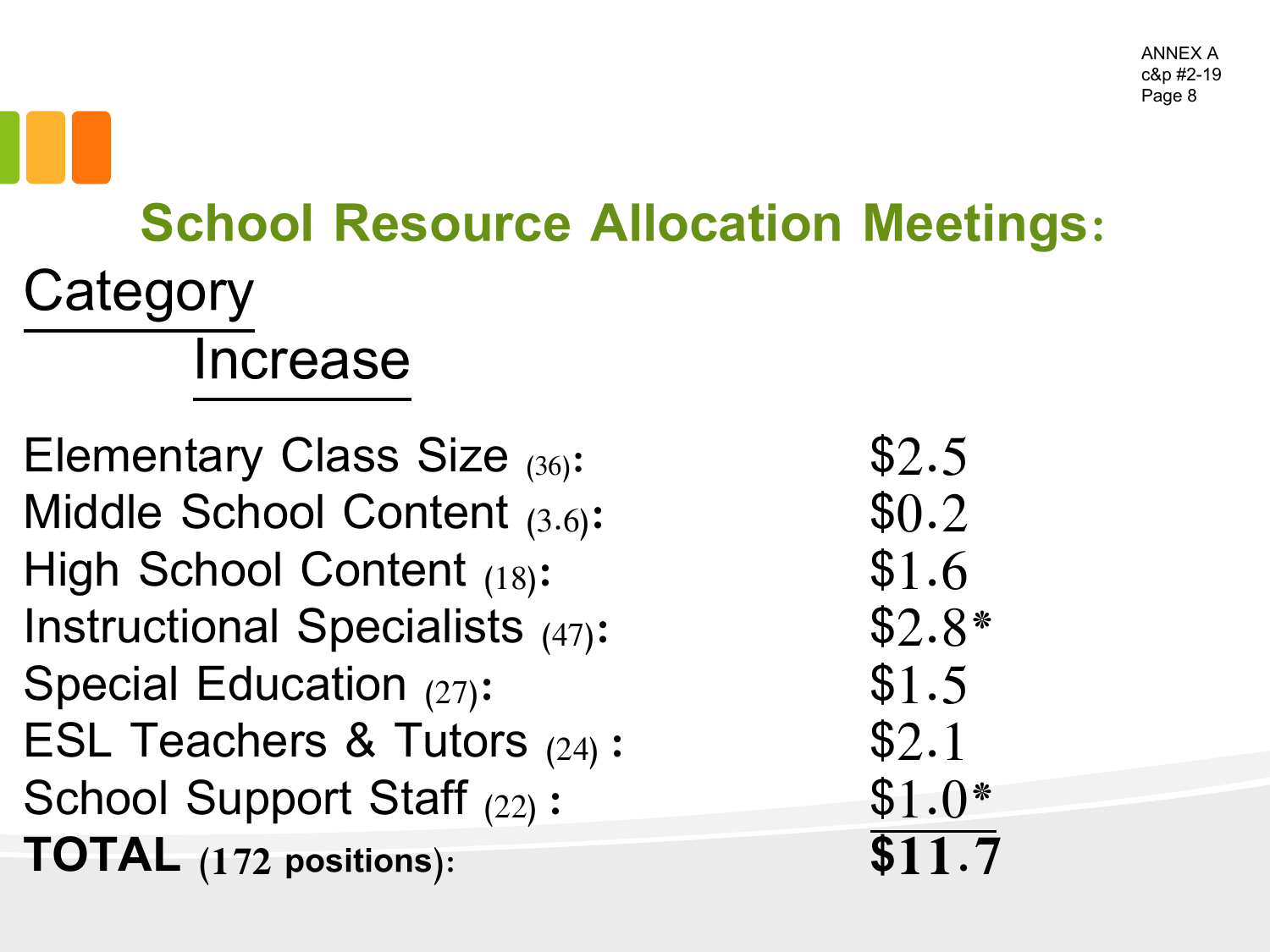#### **School Resource Allocation Meetings:**

| <b>Instructional Specialist (47)</b>                                                                                                               | <b>School Support Staff (22)</b>                                                                          |
|----------------------------------------------------------------------------------------------------------------------------------------------------|-----------------------------------------------------------------------------------------------------------|
| $\bullet$ 14 Tutors<br>• 12 School Adjustment or Psychologists<br>• 5 Instructional Coaches<br>• 4 Guidance Counselors<br>• 3 Assistant Principals | • 13 School Clerical<br>• 4 Kindergarten IA's<br>• 2 Custodians<br>• 1 School Nurse<br>• 1 Parent Liaison |
| • 3 Wrap Around Coordinators<br>• 2 Lead Teachers<br>• 2 Graduation Specialists<br>$\bullet$ 2 Librarians                                          | • 1 Crossing Guard                                                                                        |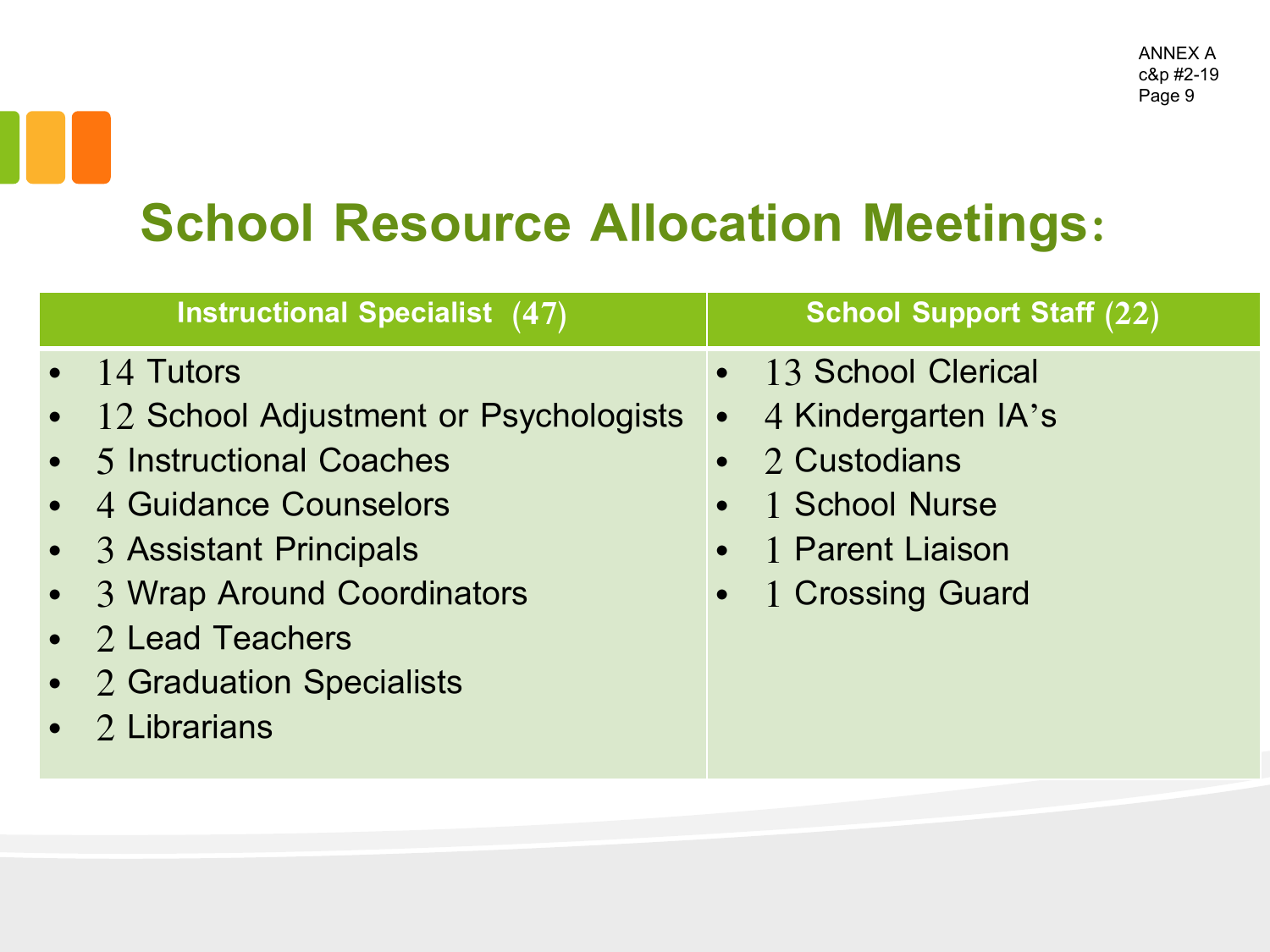#### **School Resource Allocation Meetings:**

Category Request Professional Learning:  $$0.5$ Textbooks: \$1.0 Instructional Materials: \$0.5 Student Furniture: \$0.8 Total Non-Position Needs: \$2.8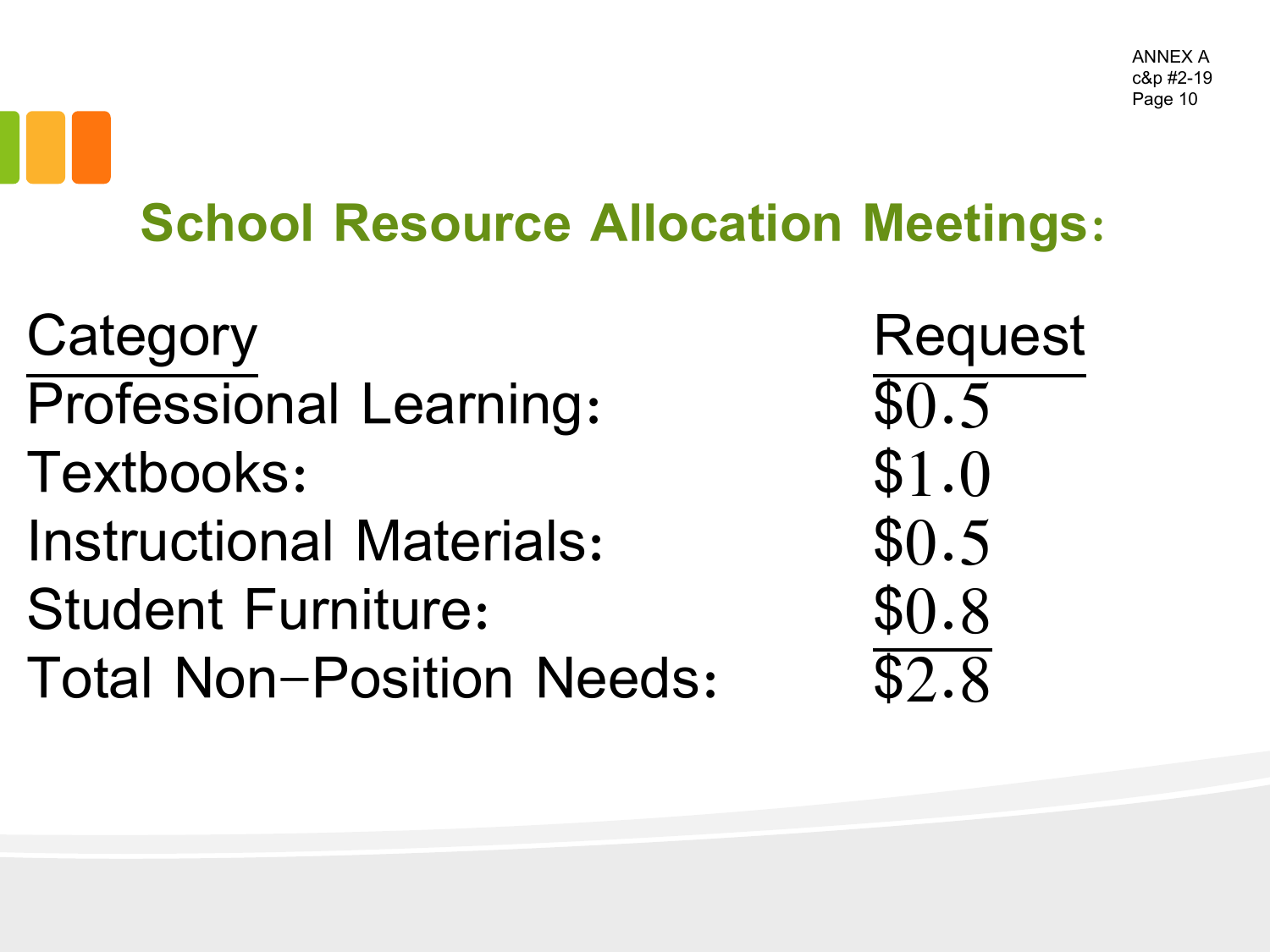## **Summary of Resource Needs:**

Category **Increase** Level Service \$11.0 School Requests – Positions  $$11.7$ School Requests – Other  $$ 2.8$ Total Cost Increase: \$25.5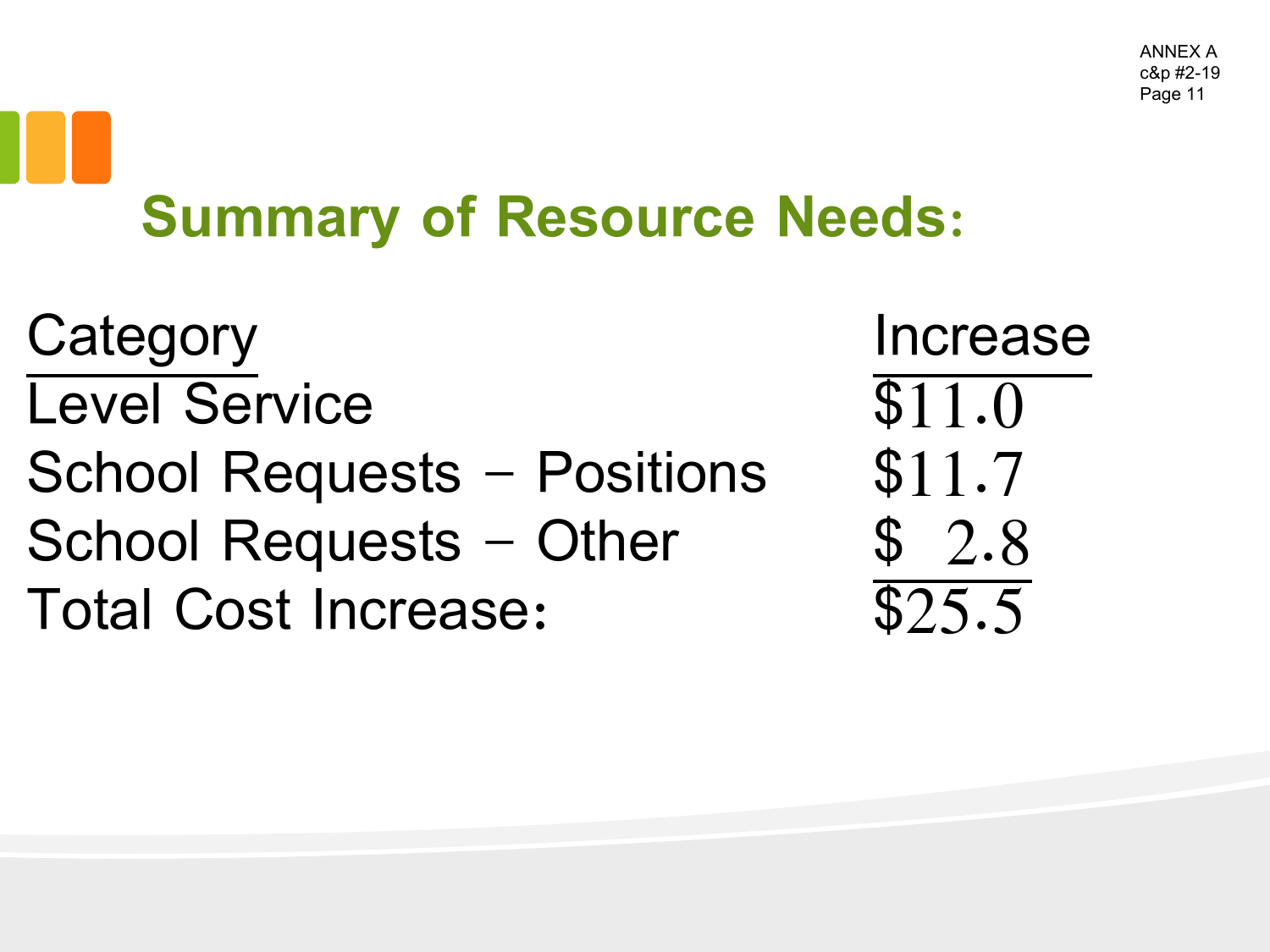#### **Summary of Resource Needs:**

Revenue Increase: \$4.6 Resource Needs:  $$25.5$ <br>Revenue to Needs Gap:  $-$20.9$ Revenue to Needs Gap: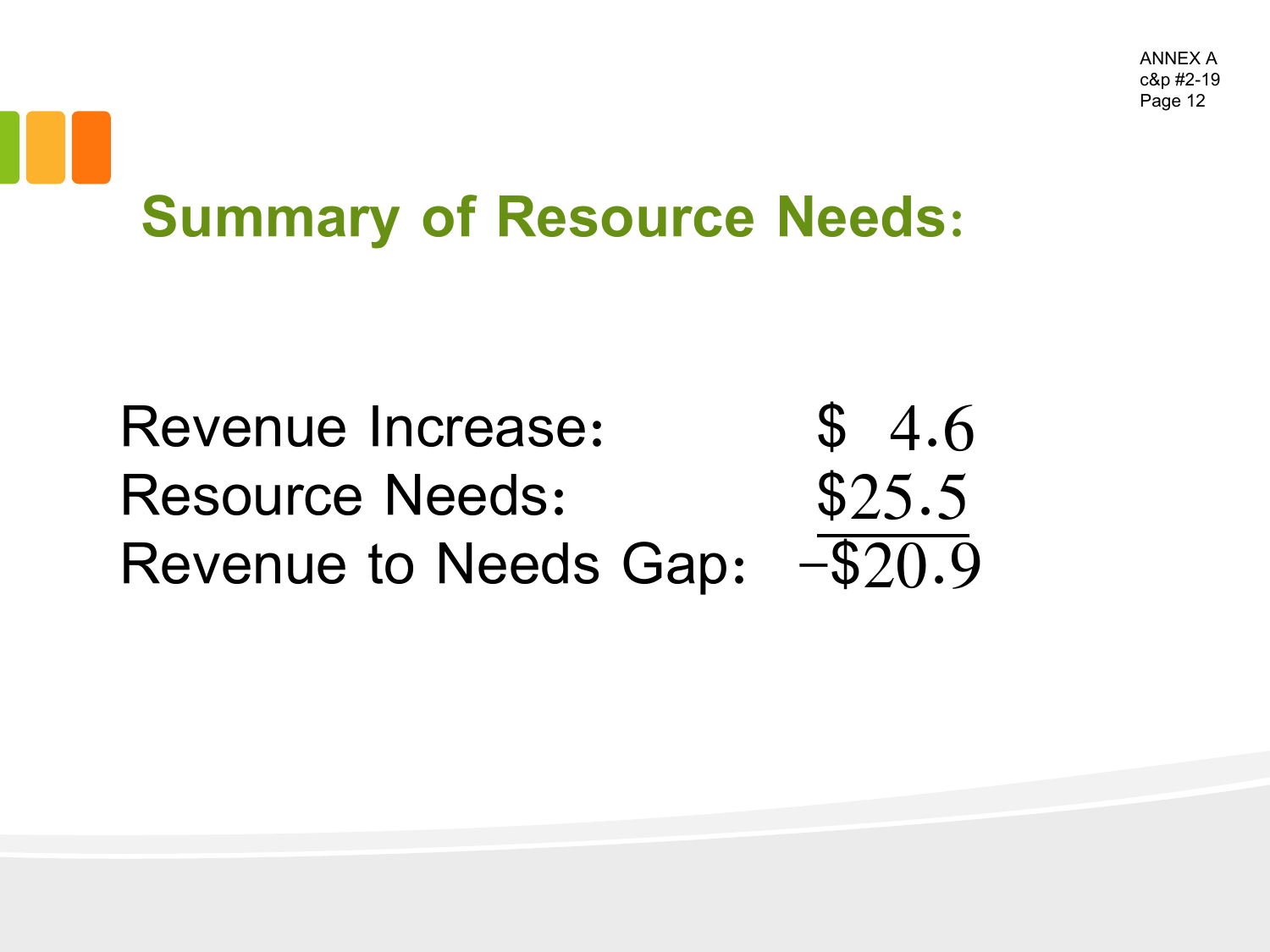#### Budget Process to Date:

- Resource Allocation Meetings with all Principals and Program Directors
- Managers of Curriculum & Instruction, Special Education, ELL, Professional Learning Prioritized School Requests based on Funding
- ALL budget decisions include Superintendent-Elect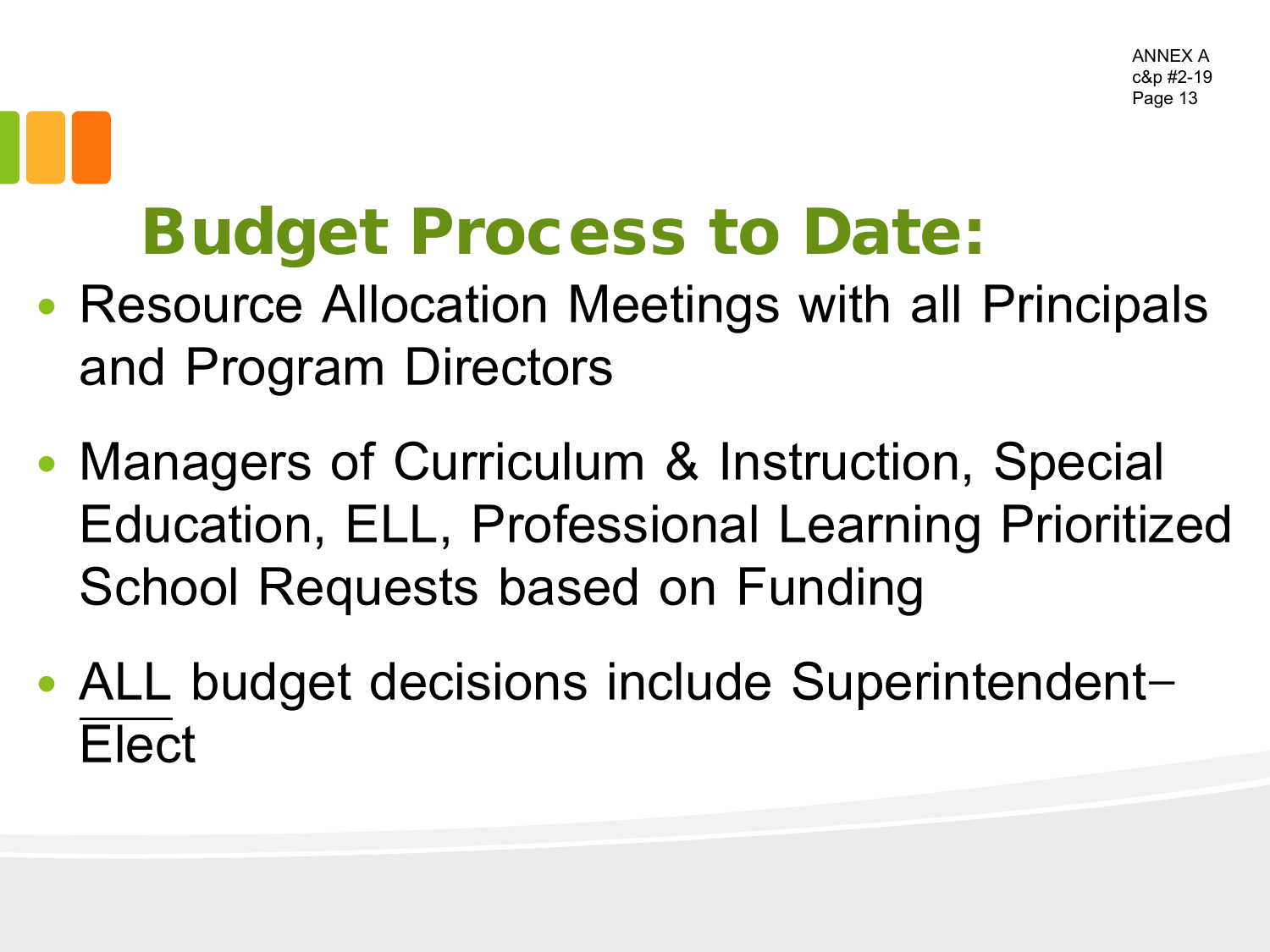#### Expected Budget Actions:

- Zero-Based Budget Reallocation of Resources
- Administrative Reorganization
- Reduction of **15-20** Secondary Positions
- Reallocation of Elementary Positions (**no new positions**)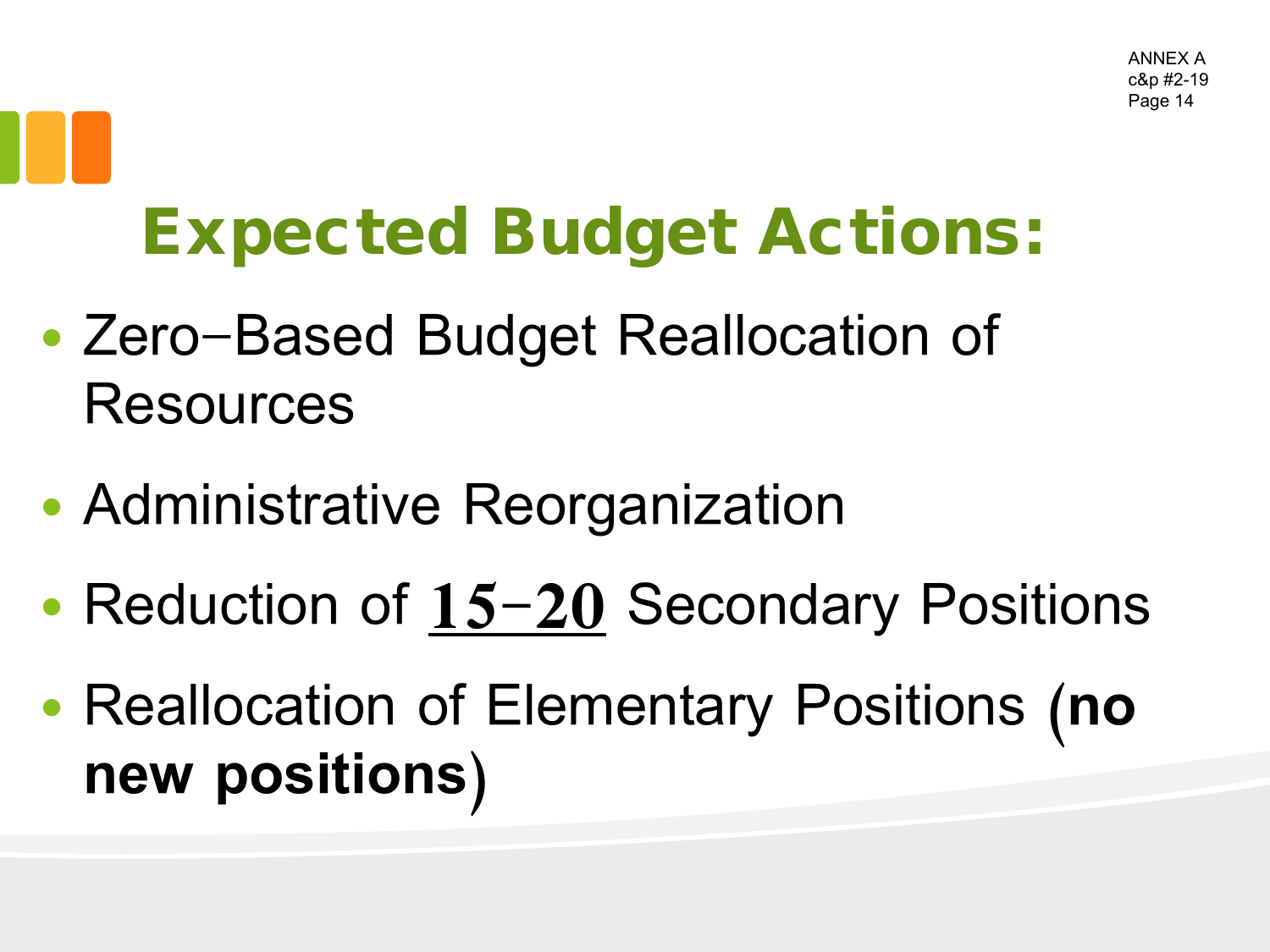### **Elementary Class Size:**

| <b>Class Sizes</b>  | $15 - 16$<br><b>Current</b><br><b>Levels</b> |
|---------------------|----------------------------------------------|
| <b>Less than 23</b> | 347 (59%)                                    |
| $23 - 26$           | 188 (32%)                                    |
| $27 - 30$           | 46 (8%)                                      |
| $31+$               | 3(1%)                                        |
| <b>Average</b>      | 21.5                                         |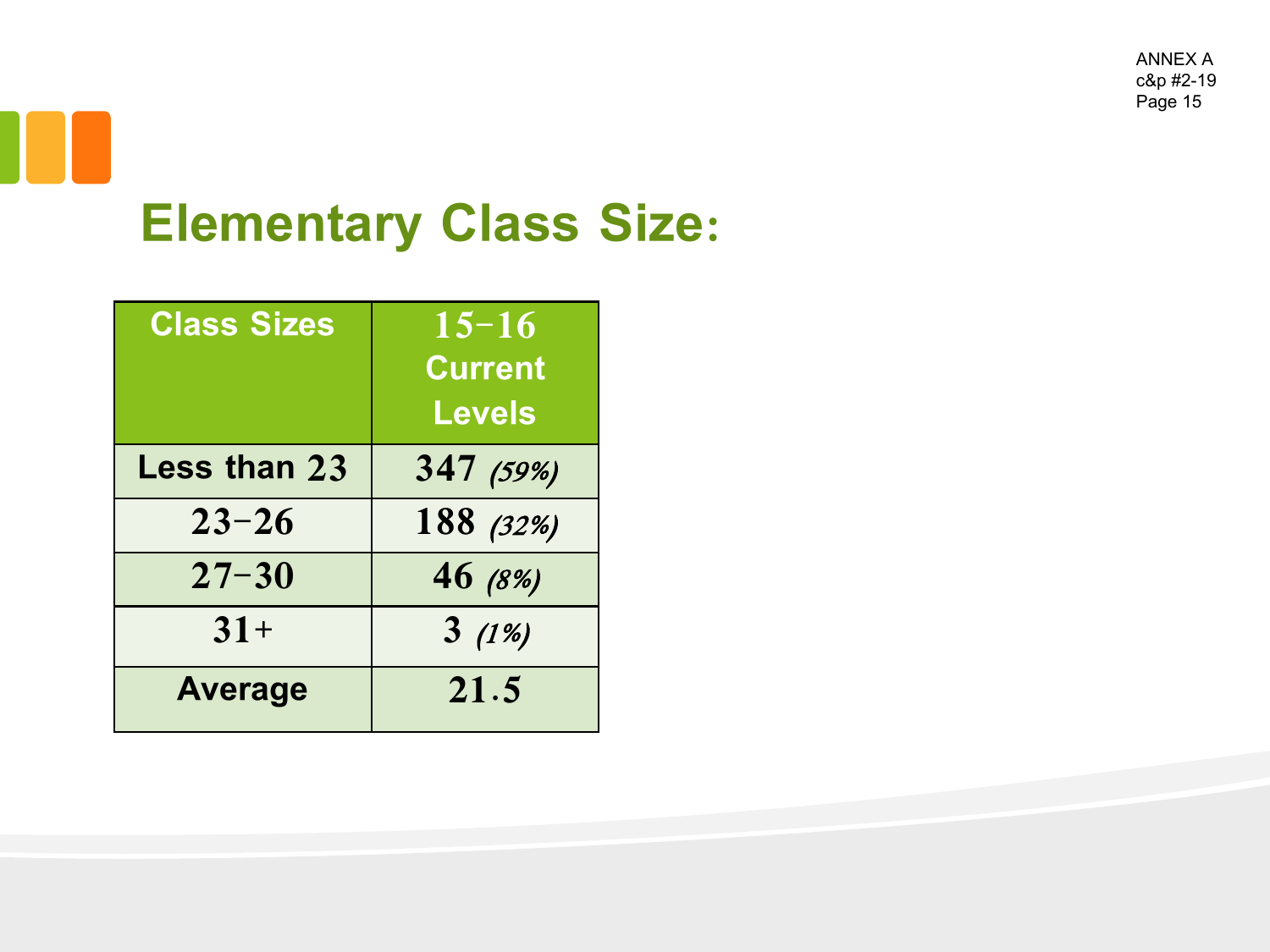#### **Elementary Class Size:**

| <b>Class Sizes</b> | $15 - 16$<br><b>Current</b><br><b>Levels</b> | $16 - 17$<br><b>No added</b><br><b>Staff</b> |
|--------------------|----------------------------------------------|----------------------------------------------|
| Less than 23       | 347 (59%)                                    | 289 (50%)                                    |
| $23 - 26$          | 188 (32%)                                    | 217 (38%)                                    |
| $27 - 30$          | 46 (8%)                                      | 69 (12%)                                     |
| $31+$              | 3(1%)                                        | 3(1%)                                        |
| <b>Average</b>     | 21.5                                         | 22.5                                         |

|  | $18\,$ schools |  |  |
|--|----------------|--|--|
|--|----------------|--|--|

- 6 schools
- 1 school
- 5 schools
- 1 school
- $2$  schools
- No change
- $+1$  Teacher
- $+2$  Teachers
- $-1$  Teacher
- $-2$  Teachers
- $-3$  Teachers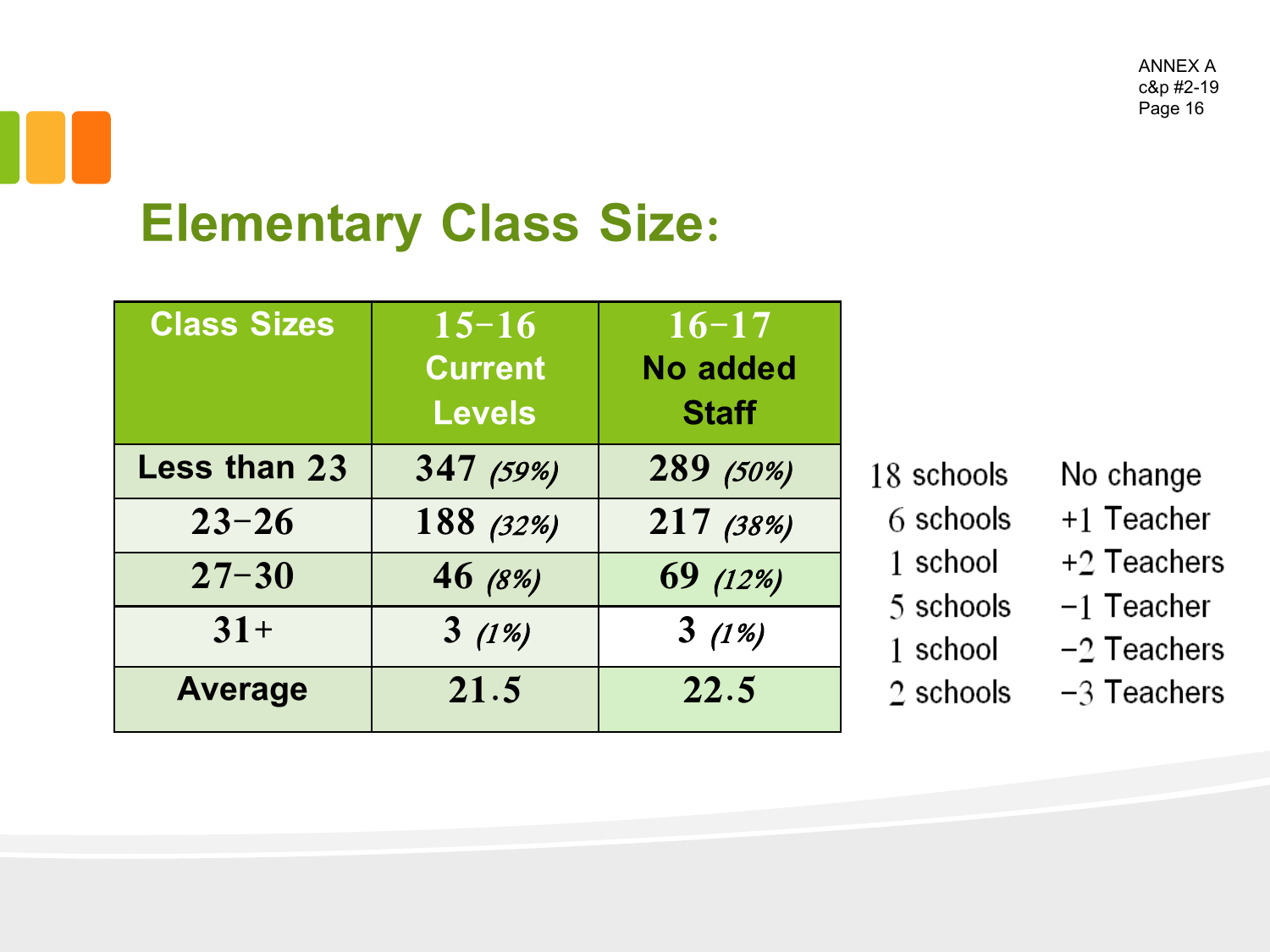#### **Elementary Class Size:**

| <b>Class Sizes</b> | $15 - 16$<br><b>Current</b><br><b>Levels</b> | $16 - 17$<br><b>No added</b><br><b>Staff</b> | $16 - 17$<br>+36 Teachers |
|--------------------|----------------------------------------------|----------------------------------------------|---------------------------|
| Less than 23       | 343 (59%)                                    | 322(55%)                                     | 437 (70%)                 |
| $23 - 26$          | 190 (33%)                                    | 204 (35%)                                    | 183 (30%)                 |
| $27 - 30$          | 49 (8%)                                      | 60 (10%)                                     | $0 \ (\theta\%)$          |
| $31+$              | 2(0%)                                        | $0 \ (\theta\%)$                             | $0 \ (\theta\%)$          |
| <b>Average</b>     | 21.5                                         | 22.2                                         | 21.0                      |
|                    |                                              |                                              | $$2.5$ million            |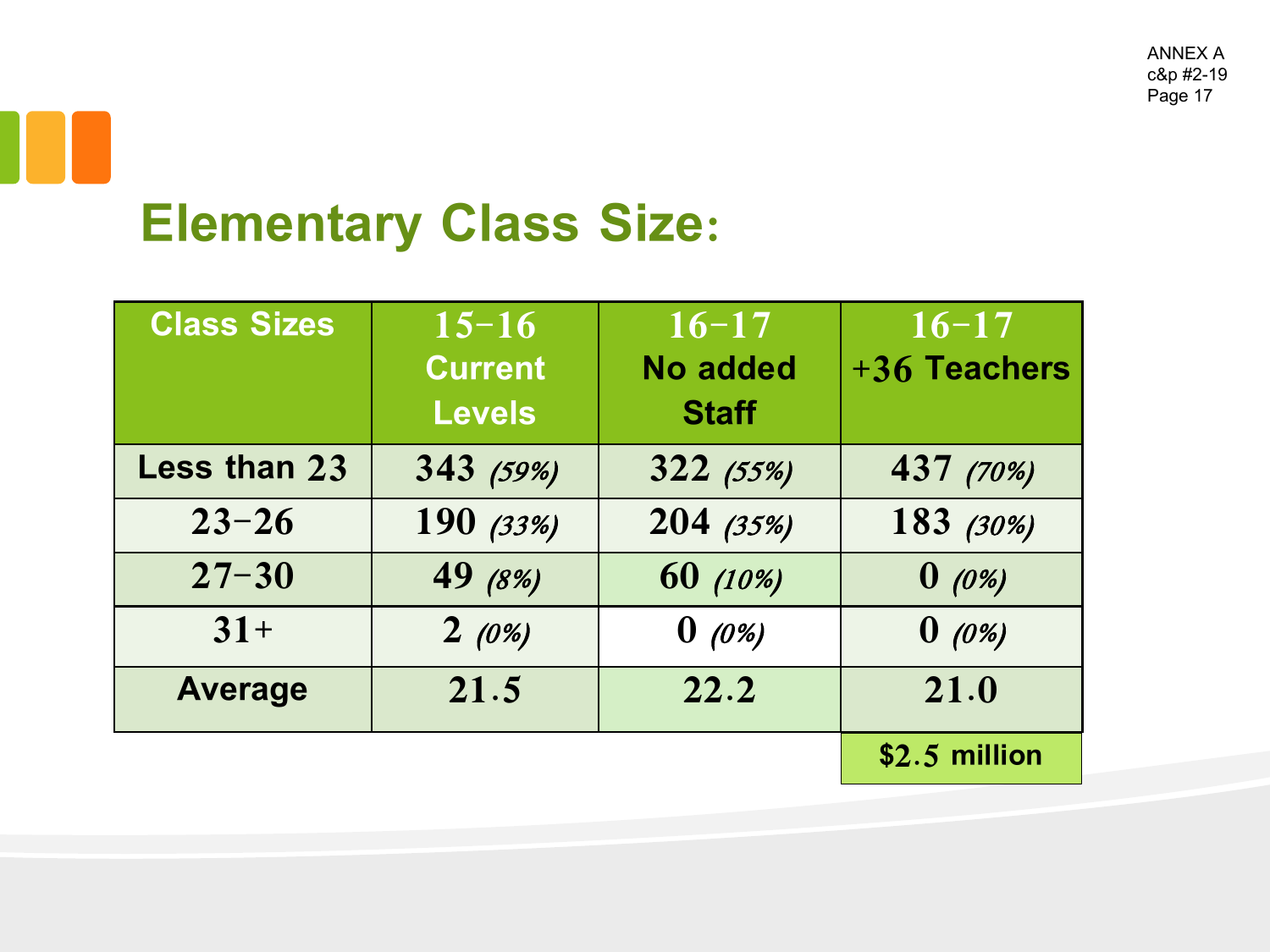#### Expected Budget Actions:

- Consolidation/Reduction of Pre-School Classrooms (due to enrollment)
- Reduction of Special Education Positions
- Reallocation of ELL positions
- **Deferred Spending**: All other requests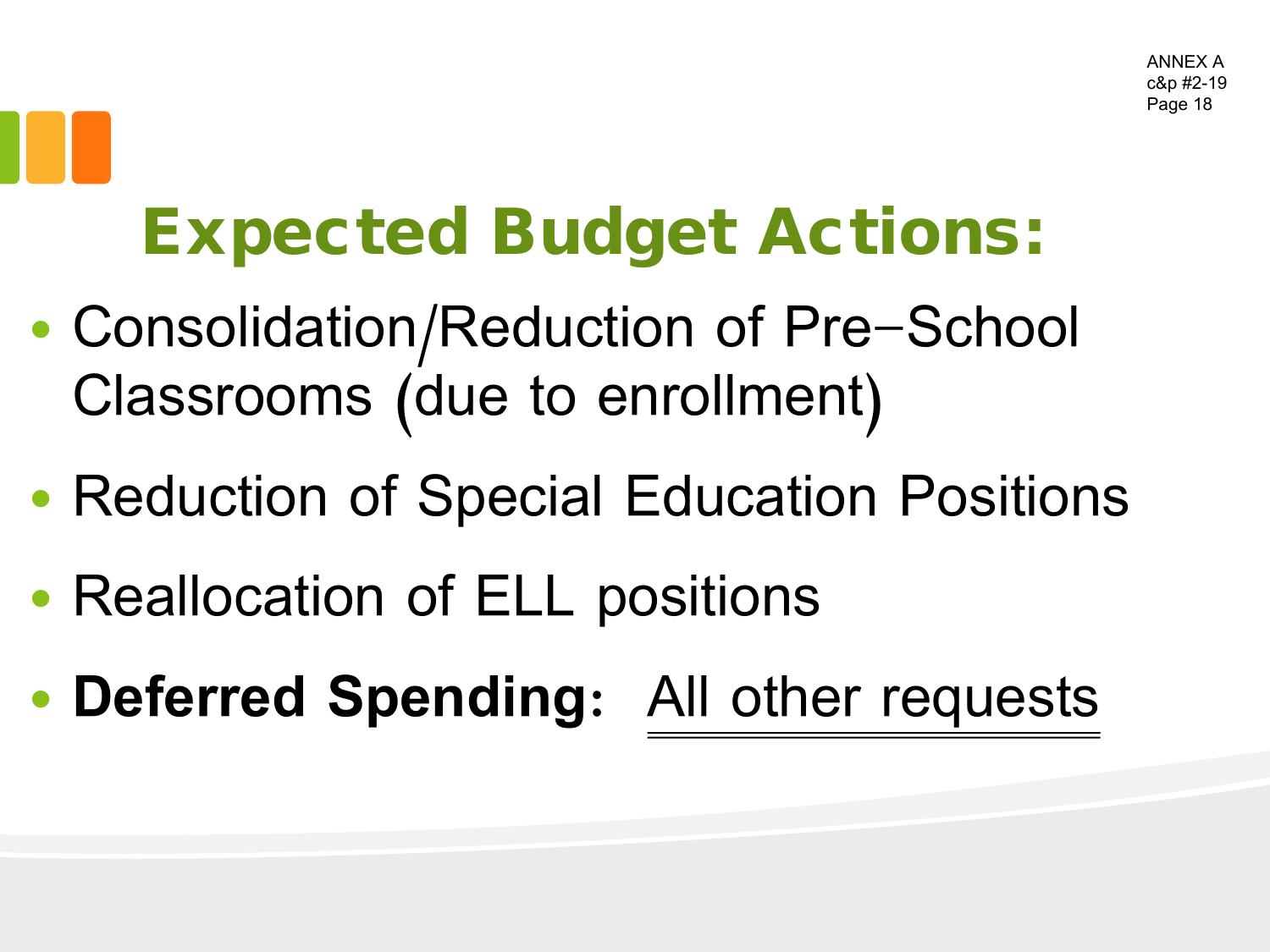#### Building Relocation Plan:

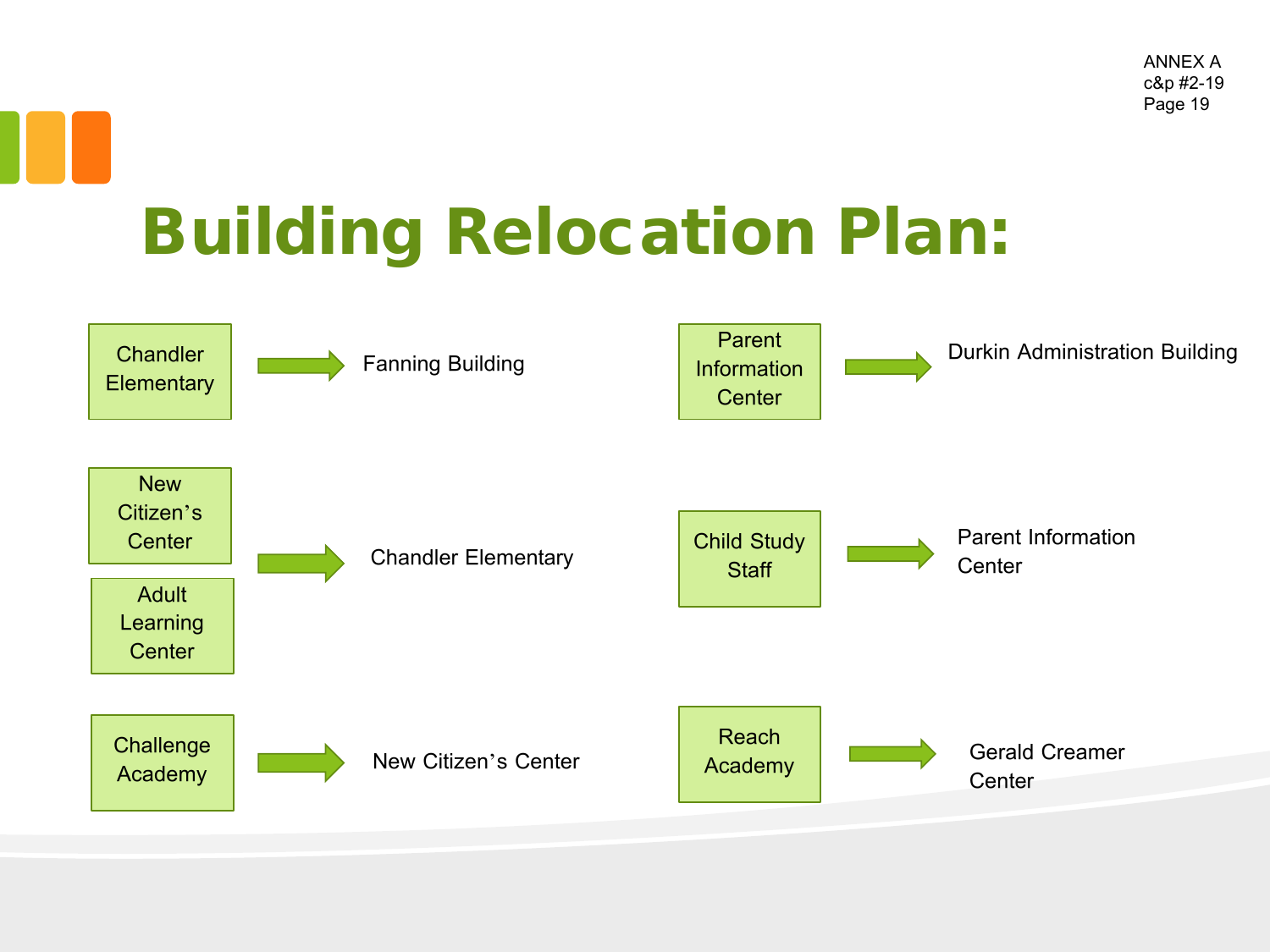#### **School Safety Recommendations:**

#### School Safety Advisory **Committee**

**Training** & Practices Supplies & Repairs Equipment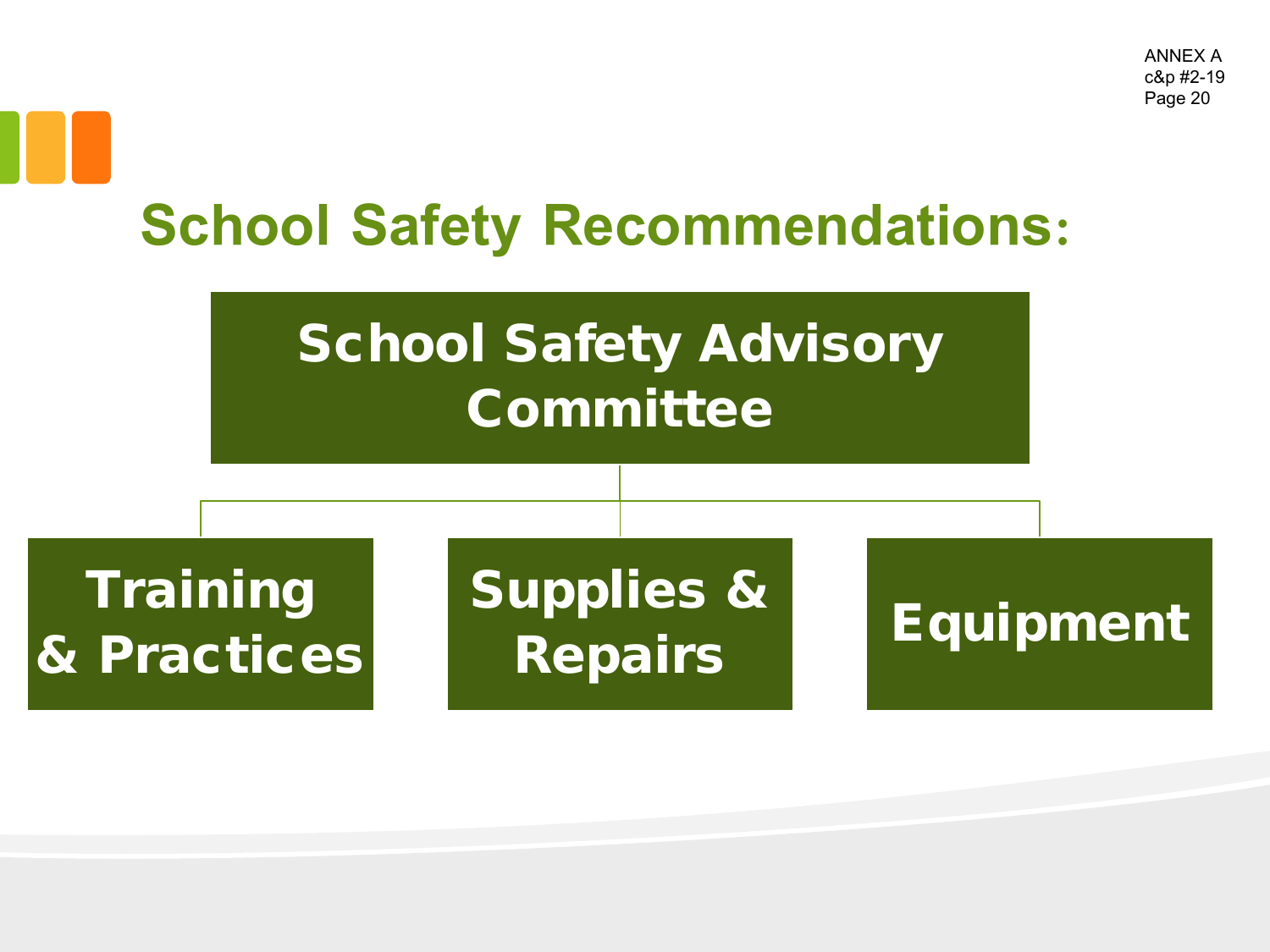### Opportunities: Health Insurance: **\$3 million** in savings

Could restore secondary & add elementary teacher positions

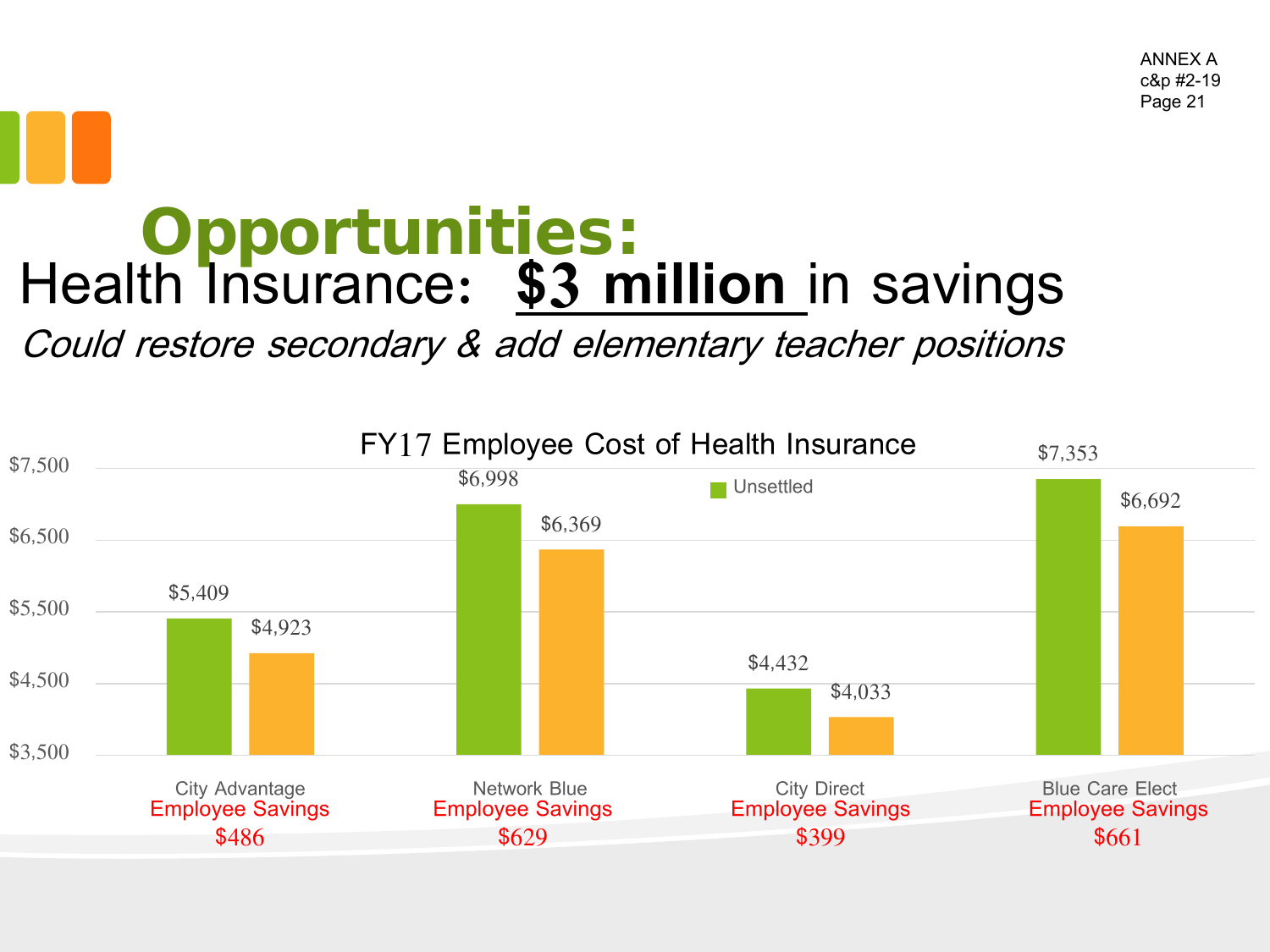### State Funding Advocacy:

• State Budget: Inflation Factor Adjustment: **\$12 million** in added Chapter 70 Revenue